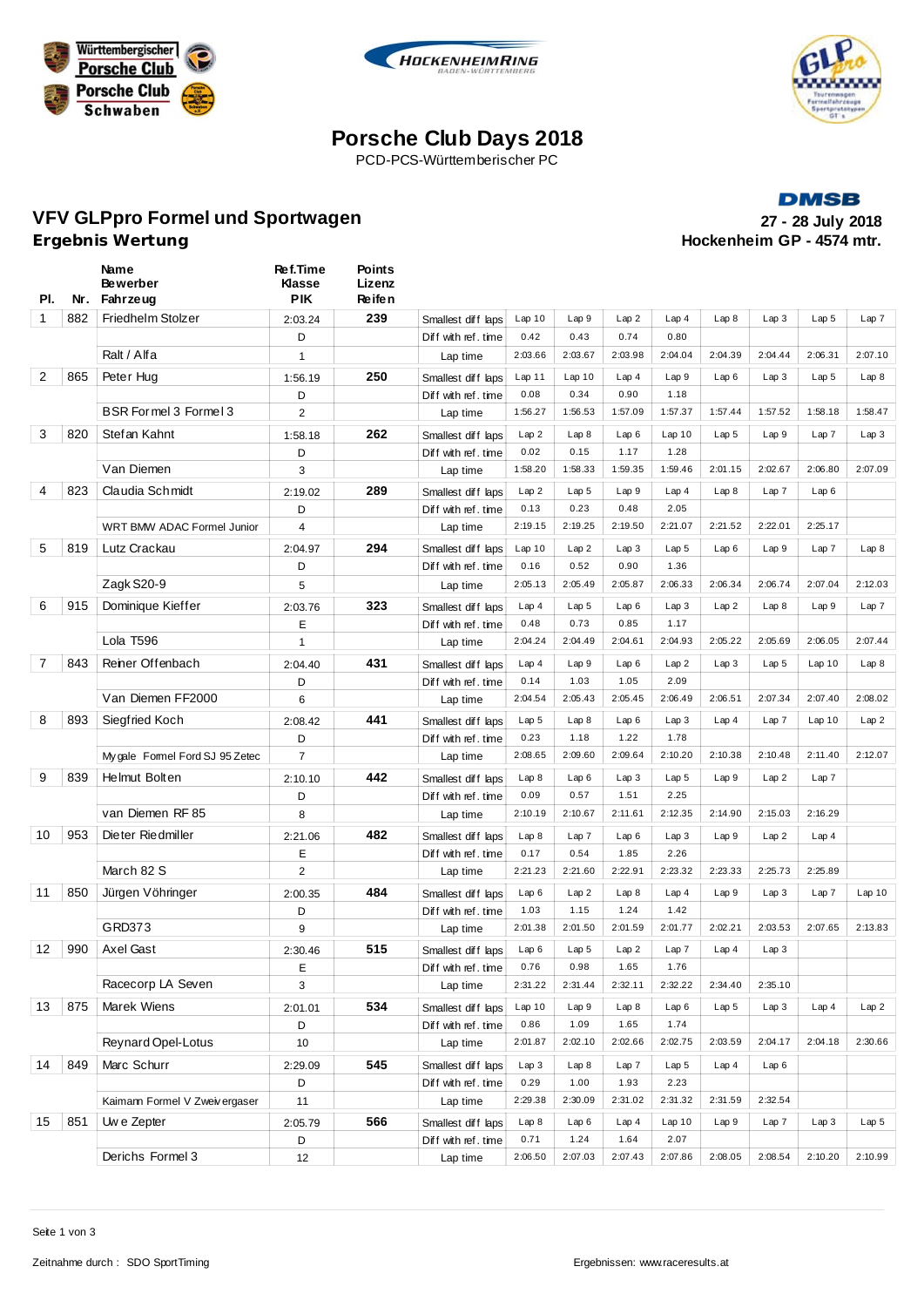





# **Porsche Club Days 2018**

PCD-PCS-Württemberischer PC

#### **DMSB**

**Hockenheim GP - 4574 mtr.** 

# **VFV GLPpro Formel und Sportwagen 27 - 28 July 2018**

| 16          | 872 | Heinz Scherle                | 1:56.44 | 572  | Smallest diff laps  | Lap11            | Lap4             | Lap9             | Lap6             | Lap <sub>5</sub> | Lap2    | Lap3    | Lap7    |
|-------------|-----|------------------------------|---------|------|---------------------|------------------|------------------|------------------|------------------|------------------|---------|---------|---------|
|             |     |                              | D       |      | Diff with ref.time  | 0.97             | 1.38             | 1.42             | 1.95             |                  |         |         |         |
|             |     | Reynard Formel 3             | 13      |      | Lap time            | 1:57.41          | 1:57.82          | 1:57.86          | 1:58.39          | 1:58.68          | 1:58.86 | 1:59.08 | 1:59.22 |
| 17          | 804 | Bernd Öhrler                 | 2:13.27 | 584  | Smallest diff laps  | Lap 9            | Lap <sub>5</sub> | Lap 7            | Lap 3            | Lap 8            | Lap2    | Lap6    |         |
|             |     |                              | D       |      | Diff with ref. time | 0.81             | 1.25             | 1.85             | 1.93             |                  |         |         |         |
|             |     | Van Diemen Formel Ford       | 14      |      | Lap time            | 2:14.08          | 2:14.52          | 2:15.12          | 2:15.20          | 2:15.74          | 2:16.07 | 2:16.48 |         |
| 18          | 876 | Nico Wiens                   | 1:56.46 | 660  | Smallest diff laps  | Lap7             | Lap3             | Lap2             | Lap9             | Lap6             | Lap8    | Lap4    | Lap 11  |
|             |     |                              | D       |      | Diff with ref. time | 0.76             | 1.58             | 1.95             | 2.31             |                  |         |         |         |
|             |     | <b>Reynard Opel-Lotus</b>    | 15      |      | Lap time            | 1:57.22          | 1:58.04          | 1:58.41          | 1:58.77          | 1:58.78          | 1:59.22 | 1:59.31 | 1:59.58 |
| 19          | 816 | <b>Achim Giner</b>           | 2:13.89 | 661  | Smallest diff laps  | Lap2             | Lap <sub>5</sub> | Lap6             | Lap8             | Lap4             | Lap 7   | Lap9    |         |
|             |     |                              | D       |      | Diff with ref.time  | 0.73             | 1.03             | 2.05             | 2.80             |                  |         |         |         |
|             |     | Formel Renault Martini MK 48 | 16      |      | Lap time            | 2:14.62          | 2:14.92          | 2:15.94          | 2:16.69          | 2:17.27          | 2:17.91 | 2:18.86 |         |
| 20          | 886 | Wolfgang Göritz              | 2:00.19 | 694  | Smallest diff laps  | Lap <sub>5</sub> | Lap4             | Lap3             | Lap6             | Lap2             | Lap10   | Lap8    | Lap 7   |
|             |     |                              | D       |      | Diff with ref. time | 0.91             | 1.62             | 2.15             | 2.26             |                  |         |         |         |
|             |     | Formel Renault MK78 Martini  | 17      |      | Lap time            | 2:01.10          | 2:01.81          | 2:02.34          | 2:02.45          | 2:03.98          | 2:04.15 | 2:04.22 | 2:06.93 |
| 21          | 811 | Ernst Hänni                  | 1:58.15 | 702  | Smallest diff laps  | Lap4             | Lap3             | Lap6             | Lap <sub>5</sub> | Lap7             | Lap10   | Lap9    | Lap8    |
|             |     |                              | D       |      | Diff with ref. time | 0.93             | 0.98             | 2.34             | 2.77             |                  |         |         |         |
|             |     | <b>Reynard Opel Lotus</b>    | 18      |      | Lap time            | 1:59.08          | 1:59.13          | 2:00.49          | 2:00.92          | 2:01.71          | 2:02.59 | 2:02.98 | 2:04.04 |
| 22          | 857 | <b>Tim Roser</b>             | 2:04.61 | 754  | Smallest diff laps  | Lap <sub>5</sub> | Lap8             | Lap4             | Lap3             | Lap7             | Lap2    | Lap6    |         |
|             |     |                              | D       |      | Diff with ref.time  | 0.60             | 1.26             | 1.55             | 4.13             |                  |         |         |         |
|             |     | Swift FB89                   | 19      |      | Lap time            | 2:05.21          | 2:05.87          | 2:06.16          | 2:08.74          | 2:13.03          | 2:13.52 | 2:21.31 |         |
| 23          | 808 | Arnold Link                  | 2:04.64 | 768  | Smallest diff laps  | Lap10            | Lap <sub>5</sub> | Lap6             | Lap 3            | Lap 8            | Lap4    | Lap 7   | Lap2    |
|             |     |                              | D       |      | Diff with ref. time | 1.29             | 1.49             | 2.38             | 2.52             |                  |         |         |         |
|             |     | Merlin Formel Ford MK30      | 20      |      | Lap time            | 2:05.93          | 2:06.13          | 2:07.02          | 2:07.16          | 2:07.19          | 2:07.27 | 2:07.36 | 2:08.71 |
| 24          | 840 | Kurt Krüger                  | 2:20.26 | 833  | Smallest diff laps  | Lap 9            | Lap8             | Lap3             | Lap <sub>5</sub> | Lap6             | Lap4    | Lap2    |         |
|             |     |                              | D       |      | Diff with ref.time  | 0.17             | 2.21             | 2.77             | 3.18             |                  |         |         |         |
|             |     | Ford Royal                   | 21      |      | Lap time            | 2:20.43          | 2:22.47          | 2:23.03          | 2:23.44          | 2:23.94          | 2:24.84 | 2:27.03 |         |
| 25          | 895 | Harald Schmeyer              | 1:55.71 | 1004 | Smallest diff laps  | Lap4             | Lap9             | Lap <sub>5</sub> | Lap6             | Lap2             | Lap 7   | Lap 3   | Lap11   |
|             |     |                              | D       |      | Diff with ref. time | 1.99             | 2.21             | 2.79             | 3.05             |                  |         |         |         |
|             |     | Dallara                      | 22      |      | Lap time            | 1:57.70          | 1:57.92          | 1:58.50          | 1:58.76          | 1:58.85          | 1:59.14 | 1:59.87 | 2:01.38 |
| 26          | 807 | Simone Busch                 | 2:11.88 | 1191 | Smallest diff laps  | Lap 8            | Lap 7            | Lap <sub>5</sub> | Lap6             | Lap4             | Lap3    | Lap2    |         |
|             |     |                              | D       |      | Diff with ref. time | 1.08             | 3.14             | 3.37             | 4.32             |                  |         |         |         |
|             |     | Reynard SF 86                | 23      |      | Lap time            | 2:12.96          | 2:15.02          | 2:15.25          | 2:16.20          | 2:17.31          | 2:19.35 | 2:20.01 |         |
| 27          | 927 | <b>Christine Reichhuber</b>  | 2:10.66 | 1234 | Smallest diff laps  | Lap8             | Lap7             | Lap <sub>5</sub> | Lap4             | Lap3             | Lap6    | Lap2    |         |
|             |     |                              | Ε       |      | Diff with ref.time  | 2.75             | 3.05             | 3.10             | 3.44             |                  |         |         |         |
|             |     | Shirke P15                   | 4       |      | Lap time            | 2:13.41          | 2:13.71          | 2:13.76          | 2:14.10          | 2:15.40          | 2:16.38 | 2:17.54 |         |
| $\sqrt{28}$ | 845 | Joachim Brombacher           | 2:12.99 | 1280 | Smallest diff laps  | Lap 9            | Lap 7            | Lap4             | Lap 5            | Lap 2            | Lap 8   | Lap6    |         |
|             |     |                              | D       |      | Diff with ref. time | 2.99             | 3.13             | 3.13             | 3.55             |                  |         |         |         |
|             |     | Sw ift SE 3 Formel Ford      | 24      |      | Lap time            | 2:15.98          | 2:16.12          | 2:16.12          | 2:16.54          | 2:16.61          | 2:18.58 | 2:20.53 |         |
| 29          | 860 | Dieter Schw eitzer           | 2:09.32 | 1750 | Smallest diff laps  | Lap <sub>5</sub> | Lap 3            | Lap4             | Lap7             | Lap6             | Lap8    | Lap2    |         |
|             |     |                              | D       |      | Diff with ref. time | 2.39             | 4.11             | 5.22             | 5.78             |                  |         |         |         |
|             |     | Van Diemen                   | 25      |      | Lap time            | 2:11.71          | 2:13.43          | 2:14.54          | 2:15.10          | 2:15.33          | 2:16.42 | 2:17.89 |         |
| 30          | 910 | Rainer Grindler              | 2:07.13 | 1789 | Smallest diff laps  | Lap4             | Lap3             | Lap <sub>5</sub> | Lap8             | Lap2             | Lap6    | Lap7    |         |
|             |     |                              | E       |      | Diff with ref. time | 3.38             | 4.64             | 4.86             | 5.01             |                  |         |         |         |
|             |     | Sylva Phoenix                | 5       |      | Lap time            | 2:10.51          | 2:11.77          | 2:11.99          | 2:12.14          | 2:13.47          | 2:16.46 | 2:16.95 |         |
| 31          | 867 | Matthieu Nippert             | 2:06.75 | 1893 | Smallest diff laps  | Lap4             | Lap 7            | Lap8             | Lap3             | Lap2             | Lap9    | Lap6    |         |
|             |     |                              | D       |      | Diff with ref. time | 1.90             | 4.08             | 6.30             | 6.65             |                  |         |         |         |
|             |     | March 75 r                   | 26      |      | Lap time            | 2:08.65          | 2:10.83          | 2:13.05          | 2:13.40          | 2:16.00          | 2:20.50 | 3:58.71 |         |